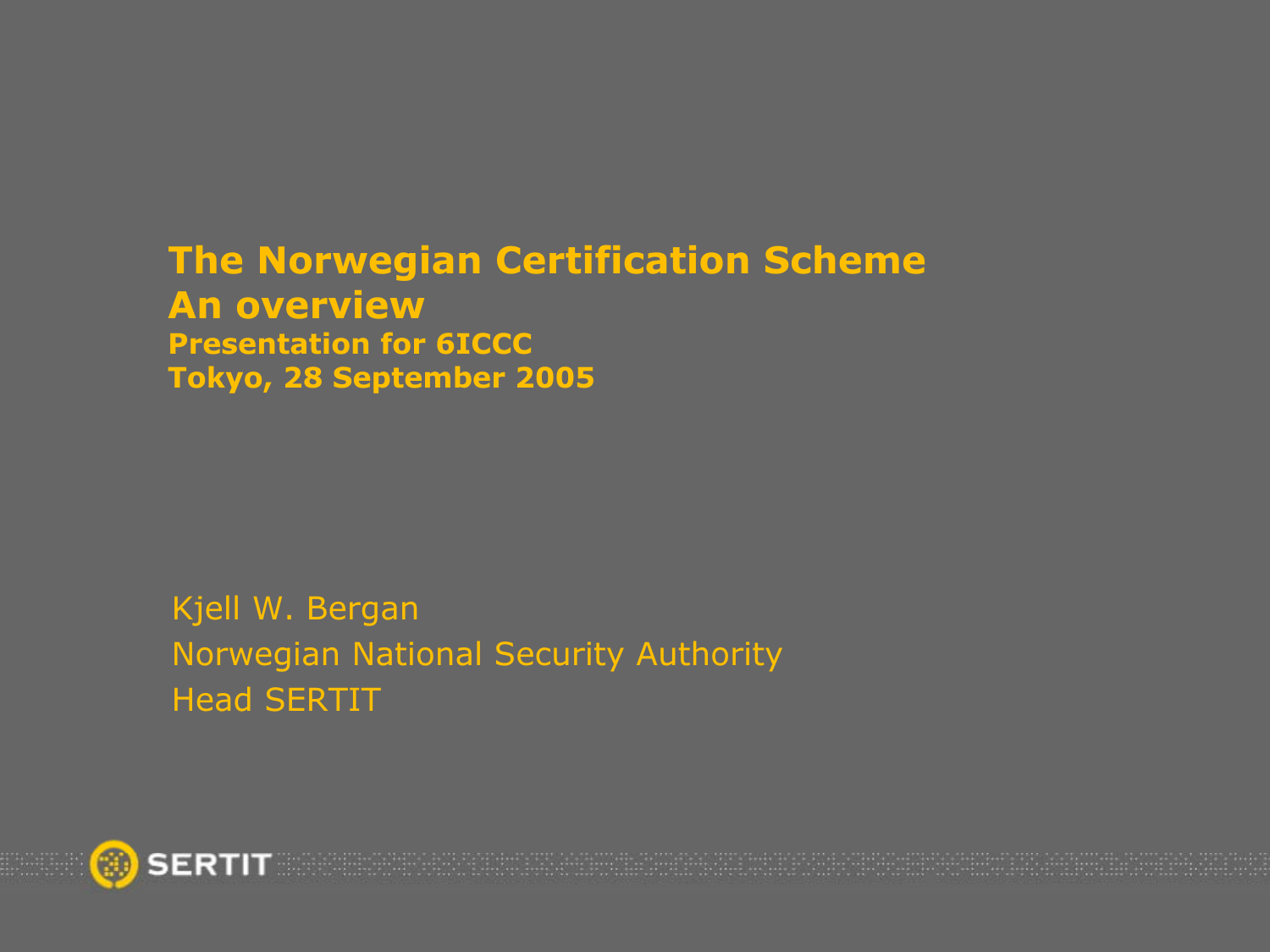### Contents

- $\mathcal{L}_{\mathcal{A}}$ **The Certification Scheme**
- **CC** requirements in Norway



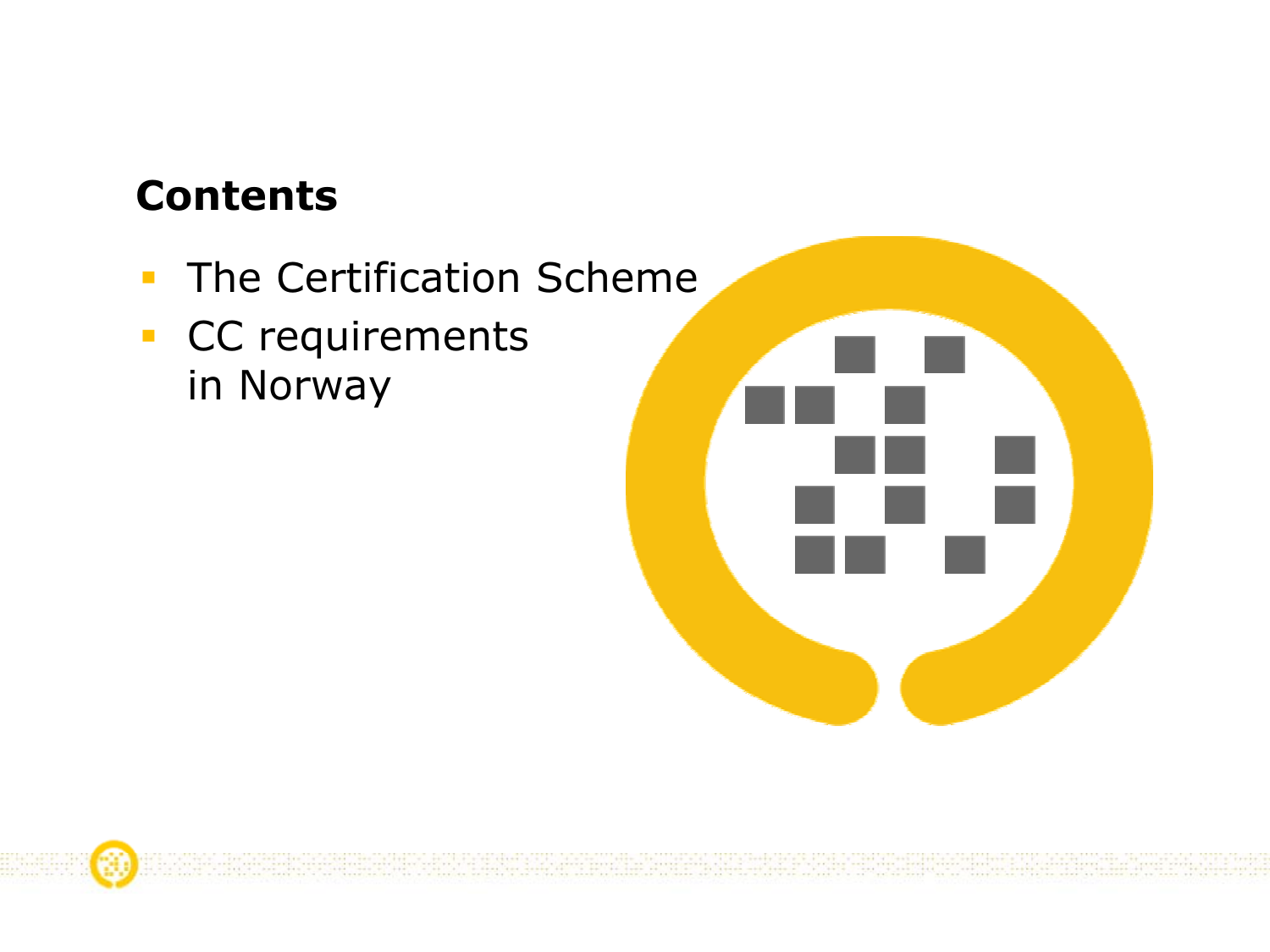# Background - 1

- **The Council for IT Security decided in** 1997 to investigate the need for certification of IT Security
- Conclusion: A need for two Certification Schemes:
	- For products and systems
		- **Based on CC**
	- For organisations
		- Based on BS 7799



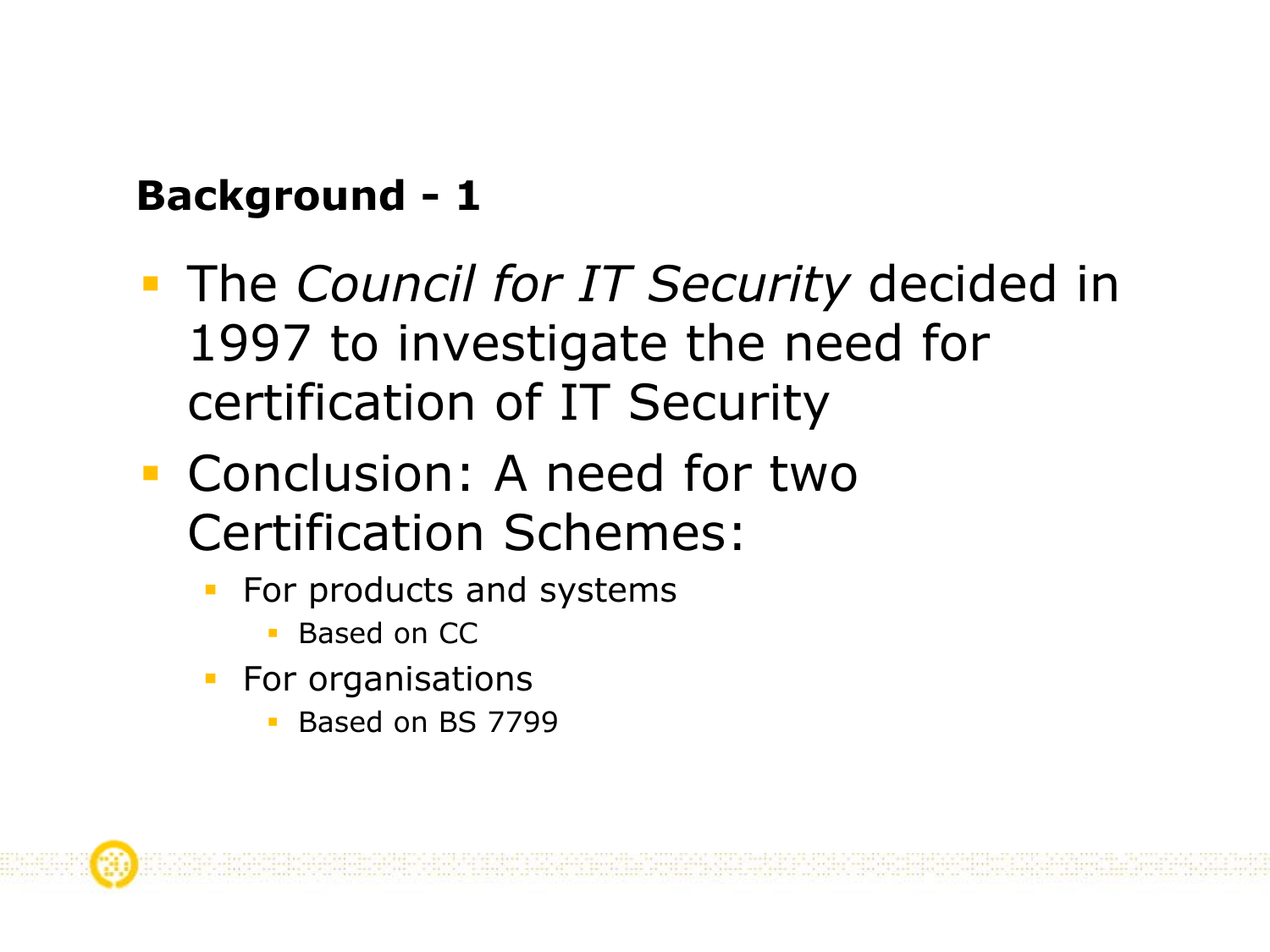# Background - 2

- **The Storting decided in 1999 to** establish both schemes
	- For **products** and systems located to CHOD Norway/Security (nowNONSA)
	- For *organisations* placed at Norsk akkreditering (The Norwegian accreditation authority)
- SERTIT is the name of the Certification Body (for **products**)
- **SERTIT administers the Certification** Scheme
	- 4 new positions was set up
	- A Steering Committee was established
	- SERTIT is funded by MOD through NONSA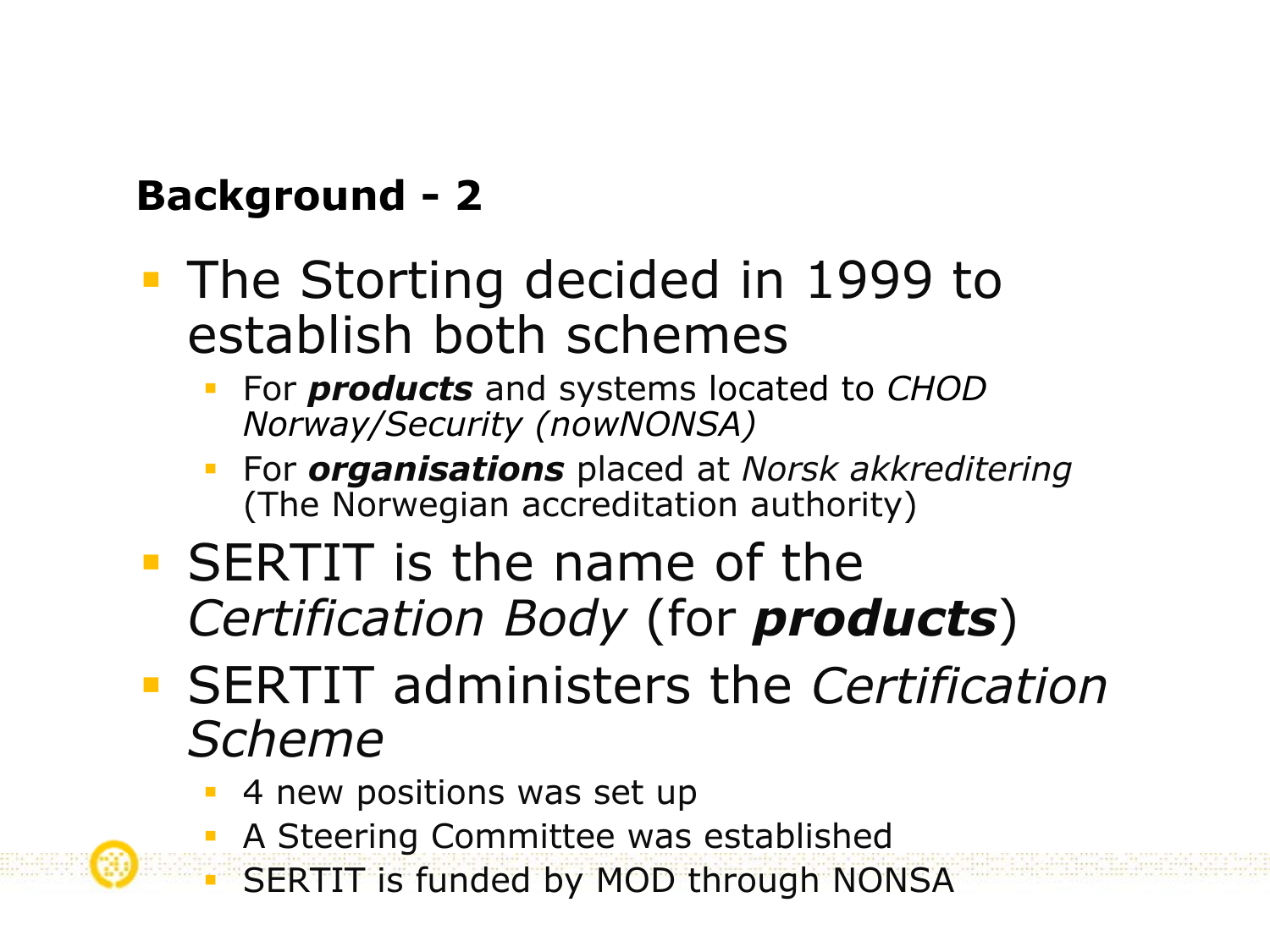# Bacground - 3

- **The reason for placing SERTIT within** NONSA (previously CHOD Norway/Security) was synergy:
	- Existing competence in evaluation and IT security
- **The scheme shall have at least 2** commercial evaluation facilities (ITSEFs)

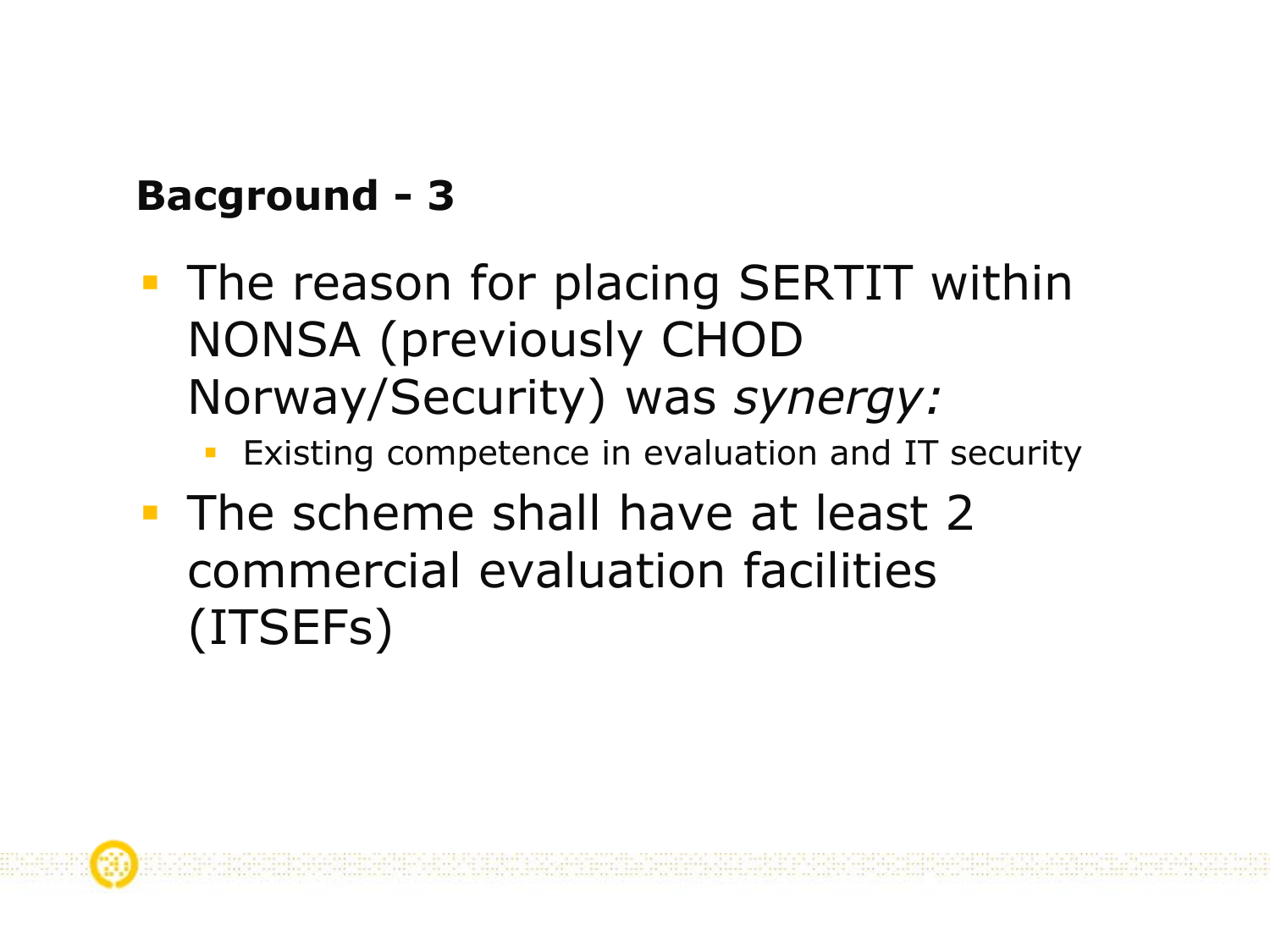## Location

 SERTIT is located at Kolsås 18 km west of Oslo

### Personnel

- $\overline{\mathbb{R}}$ SERTIT has 4,5 posts
	- $\overline{\phantom{a}}$ Head (50%)
	- **4** engineers

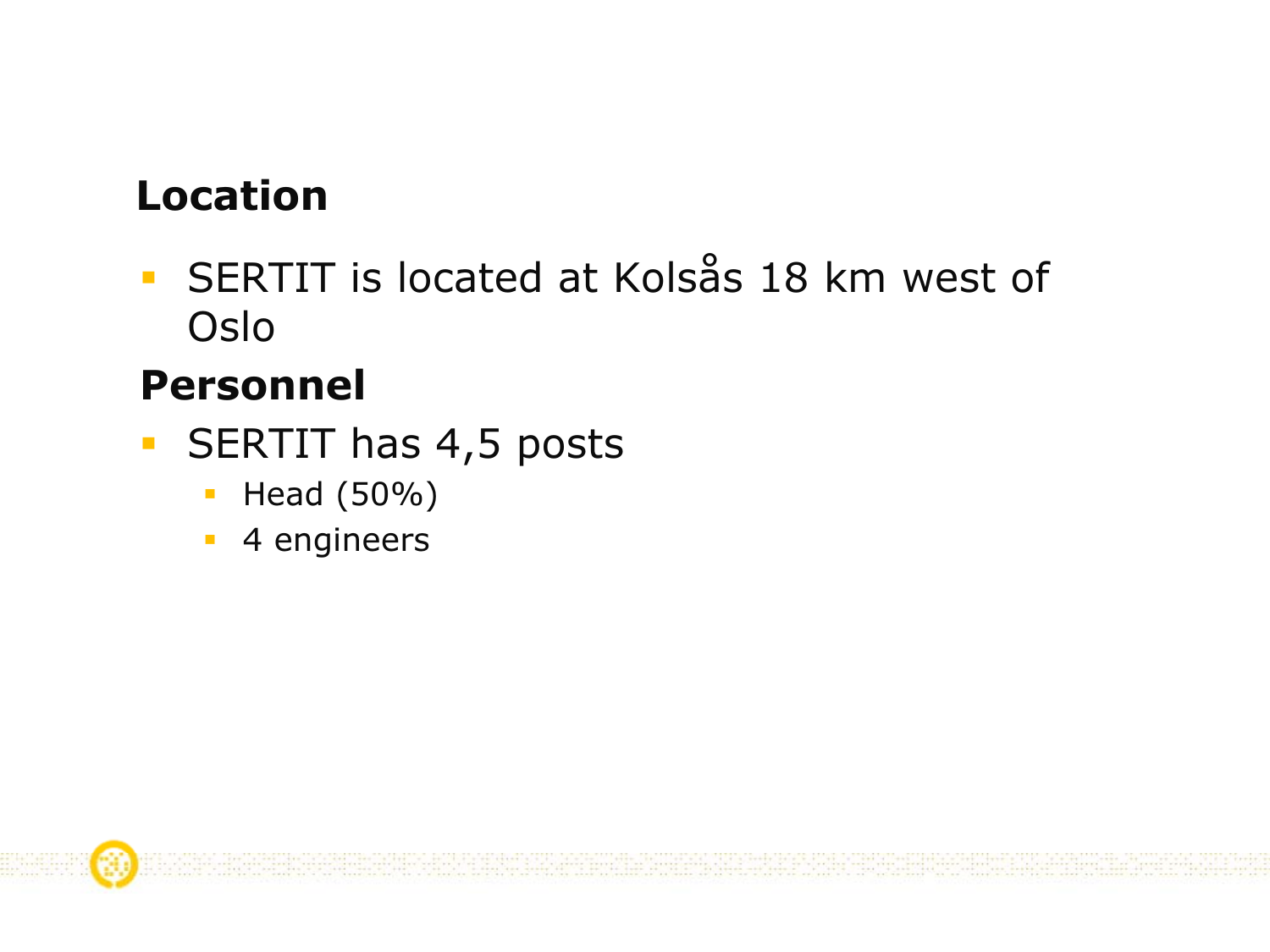# Evaluation facilities (ITSEFs)

- $\overline{\phantom{a}}$  SERTIT has qualified two ITSEFs
	- Norconsult (in the Oslo area)
	- Secode Norge (in Arendal in southern Norway)
- The qualifications are based on the requirements of the CCRA
	- Accreditation after ISO 17025
	- One completed trial evaluation
	- Written operational agreement with SERTIT



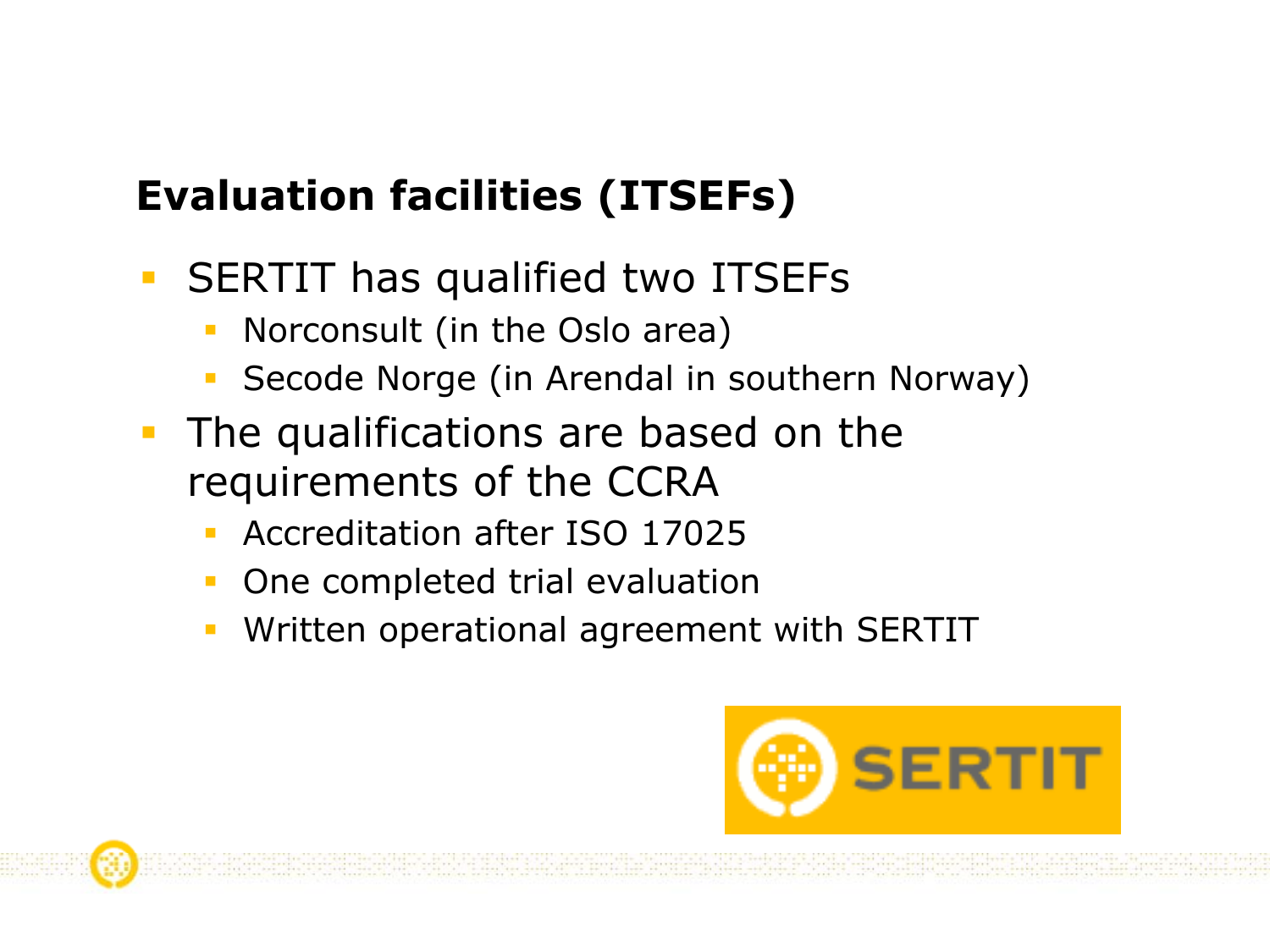## Status

- $\overline{\mathcal{A}}$ Two trial certifications
- $\mathcal{L}_{\mathcal{A}}$ **Two certifications** 
	- $\overline{\phantom{a}}$ Both are Norwegian developed products
- **A** few products in the line

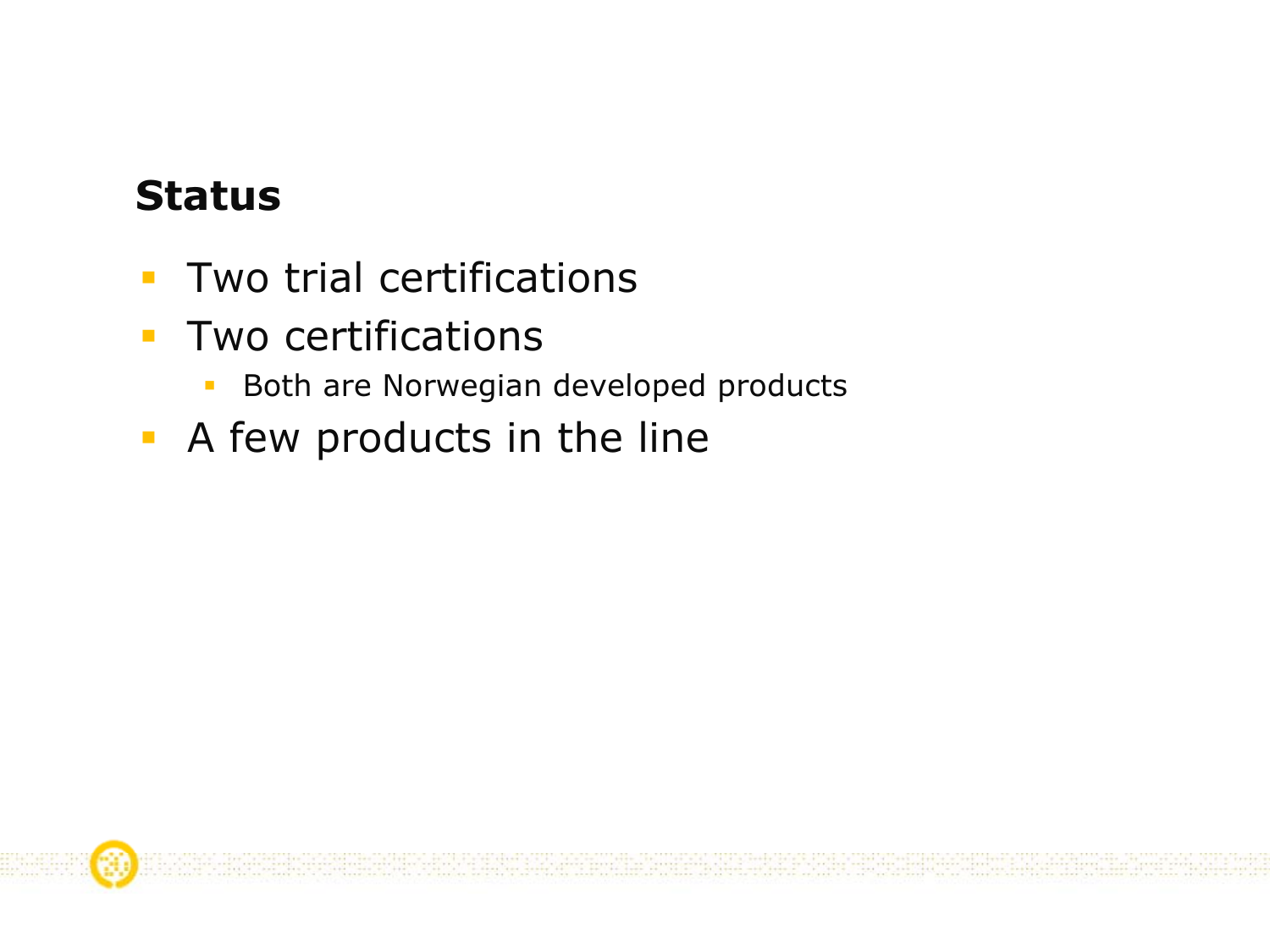# Common Criteria in Norway

- **A** formal requirement for certification is found only in
	- The Norwegian Security Act
- **This requirement is only for information** classified due to national security
- **SERTIT is promoting the use of CC and** certification